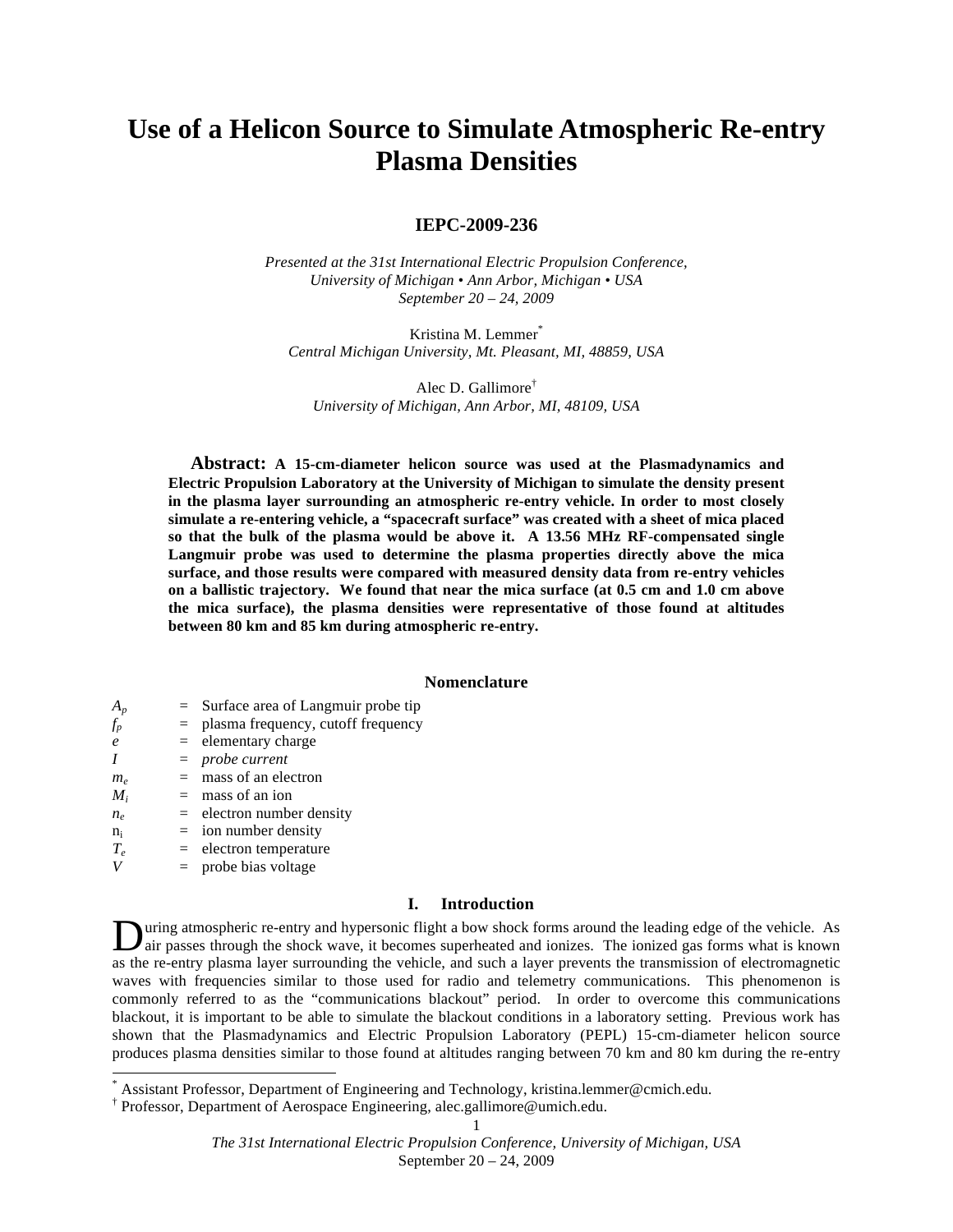process between 2.5 cm and 8.5 cm above a mica sheet present to simulate a spacecraft surface [1]. In this paper, we determine whether the same helicon source can be used to simulate the plasma density and electron temperature present very near the mica sheet, in an area where a system for ameliorating the communications blackout would be used.

The number density in the re-entry plasma layer ranges from  $10^{14}$  m<sup>-3</sup> to  $10^{18}$  m<sup>-3</sup> [2, 3]. These values were measured in the 1960's when NASA performed a series of flight experiments called the Radio Attenuation Measurements (RAM). Project RAM employed electrostatic probes and microwave interferometers to find the number density as a function of altitude. The results are shown in Figure 1. The plot also shows the electron number densities, and therefore the altitude during re-entry, at which the communications frequencies commonly used by NASA and the global positioning system (GPS) equal the plasma frequency. This is referred to as the cutoff frequency and is calculated from (1) below where  $f_p$  is



**Figure 1. Measured electron number density from the Project RAM re-entry experiments.** *Also shown are the plasma number densities at which commonly used communications frequencies are cutoff.*

the plasma, or cutoff frequency,  $n_e$  is the electron number density, e is the elementary charge and  $m_e$  is the mass of an electron [4].

$$
f_p = \sqrt{\frac{n_e e^2}{m_e \pi}}
$$
 (1)

The electron temperatures measured during Project RAM varied between 0.5 eV and 1.0 eV [2, 3]. In addition, the electron temperature of the helicon source plasma should be of a similar value to that measured during re-entry in order to ensure that the plasma is not too energetic compared with an actual re-entry plasma layer.

# **II. Experimental Setup**

**All experiments for this research were performed at PEPL at the University of Michigan. The experimental apparatus contained a 2.44-m-long by 0.6-m-diameter aluminum-walled vacuum chamber referred to as the** 



**Figure 2. 15-cm-diameter helicon source attached to the Cathode Test Facility.** 

**Cathode Test Facility (CTF). An attached cryopump is able to pump the system to a base pressure of 3 x 10 -7 Torr with no gas flow and maintain pressures up to 1 x 10-3 Torr while argon gas is fed into the chamber. A 15-cm-diameter helicon source that has been extensively described previously [1, 5] is shown in** 



**Figure 2 attached to the CTF. Inside to the vacuum chamber, there was a sheet of mica present to represent the dielectric surface surrounding an antenna of a re-entry vehicle. Mica was chosen to simulate the** 

*The 31st International Electric Propulsion Conference, University of Michigan, USA* September 20 – 24, 2009 2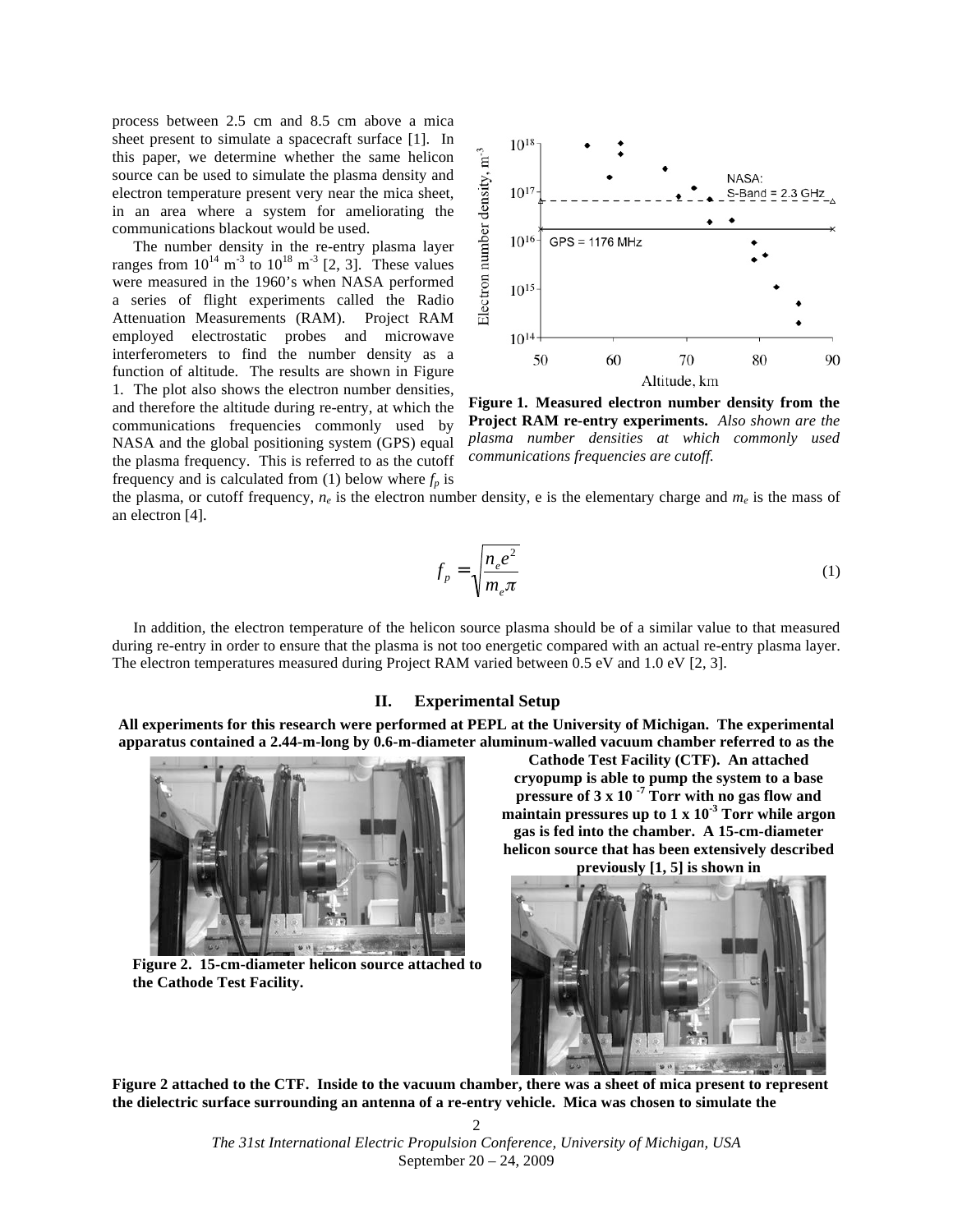**spacecraft because it is a non-conducting material with good thermal insulation. While the surface of a spacecraft is usually made of a conducting material, the communications antenna is surrounded by non-conducting material. The mica sheet was located immediately downstream of the helicon source exit plane, at a vertical position along the bottom of the 15-cm-diameter quartz cylinder. Testing was performed in a region between 35 cm and 39 cm downstream of the helicon source exit plane, between 0 cm and 4 cm from the radial centerline of the helicon source and at 0.5 cm and 1.0 cm above the mica sheet, as shown in** 

Figure 3, indicated by the white regions.

## **A. Langmuir Probe**

A 13.56-MHz RF-compensated commercial Langmuir probe was used to measure the plasma density and electron temperature of the plasma layer in the areas of interest indicated by the white areas on Figure 3. The Langmuir probe (LP) system from the Hiden Corporation consists of a data acquisition software package, a tungsten LP collector, RFcompensation circuitry, a power supply and an ammeter. The software communicates with the power supply to



**Figure 3. Data acquisition locations downstream of the helicon source are indicated by the white areas.** *a) is a view looking down on the mica sheet and b) is a side view showing the two vertical planes where data were acquired.*

provide a varying voltage to the LP tip and then measures the collected current with the ammeter. This data is recorded and exported for analysis.

Raw LP data are stored as current versus voltage sweeps (I-V curves) and are smoothed using a 7-point-box smoothing spline built into the Hiden software package in order to remove any RF noise the system may pickup. This step facilitates the calculation of the plasma density and the electron temperature. Then, the data are exported to Matlab for analysis. A detailed explanation of the analysis process is given by Lemmer, et al. in reference [6]. Briefly, the plasma density was calculated from the Orbital Motion Limited (OML) assumption, using techniques developed by Laframboise that assume a cylindrical probe is immersed in a cold, collisionless plasma [7, 8]. With these assumptions, the ion number density,  $n_i$ , was calculated using  $(2)$ .

$$
n_i = \frac{1}{A_p} \sqrt{\frac{2\pi M_i}{1.27e^3} \left(\frac{dI_i^2}{dV}\right)}
$$
(2)

Maxwellian [9]. The electron temperature is a measure of the inverse-slope of the natural log of the electron current<br>we want the probability well as in the projection when the LP was added to the electron www.t [10] where  $A_p$  is the collector surface area,  $M_i$  is the mass of an ion,  $I_i$  is the ion probe current and *V* is the probe bias voltage. Electron temperature, *Te*, was calculated assuming that the electron energy distribution function is versus the probe bias voltage in the region where the LP was collecting the electron current [10].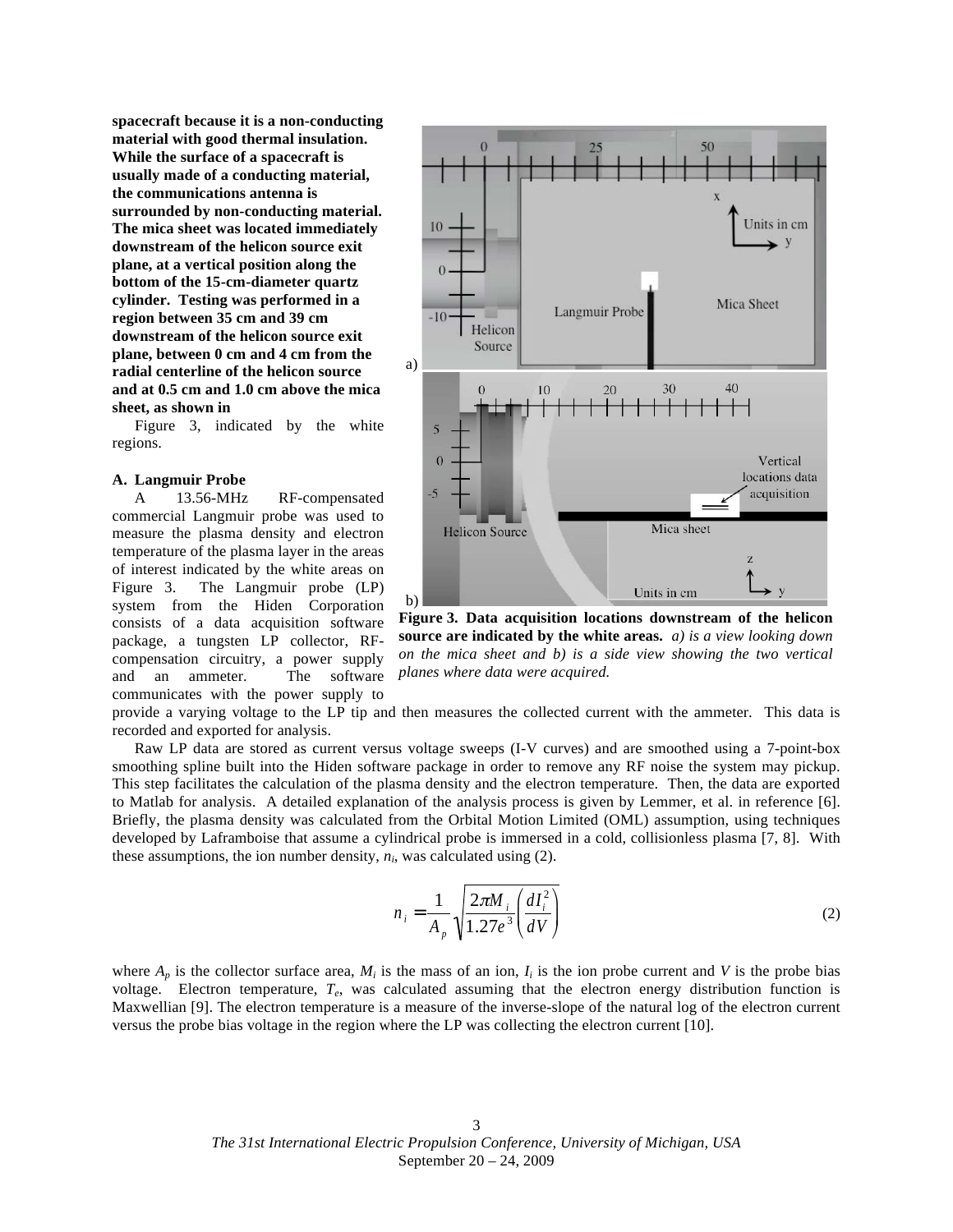$$
T_e(eV) = \frac{V_2 - V_1}{\ln(\frac{I_2}{I_1})}
$$
\n(3)

measurements between points measured using the same apparatus and methods [11]. In addition, common sources Traditional LP error estimates are 20% for electron temperature and 50% for ion number density. Although these errors are high with respect to absolute values, this value decreases considerably when looking at trends in the of error are avoided by ensuring that the plasma is not flowing and that there are no magnetic field effects in the region of LP operation [1].

# **III. Results and Discussion**

We found results for the ion number density and electron temperature as a function of LP position in the region downstream of the helicon source near to the mica surface.

#### **A. Ion Number Density**

The ion number density ranged from 1.5 x  $10^{16}$  m<sup>-3</sup> to 3.1 x  $10^{16}$  m<sup>-3</sup>, as shown in Figure 4. The figure shows the ion number density as a function of axial and radial probe position for two vertical planes: a) 1.0 cm above the mica sheet and b) 0.5 cm above the mica sheet. The density is lower nearer to the mica sheet. This trend is the same as



**Figure 4. Ion number density.** *a) Ion number density measured along a plane 1.0 cm above the mica sheet. b) Ion number density measured along a plane 0.5 cm above the mica sheet.*

that found from previous experiments where the plasma density becomes lower close to the "spacecraft surface" [1]. This is also similar to data found during Project RAM where the number density increased by about 1 x  $10^{16}$  m<sup>-3</sup> over a distance from 1 cm to 7 cm from the vehicle surface [3]. For both vertical planes, the highest densities were measured closer to the helicon source exit, as would be expected since plasma is produced inside the helicon source. The higher densities in the negative radial region are unexpected since helicon sources are most dense along their centerline [12]. This may be an artifact of the proximity of the mica sheet to the measurement area. Comparing Figure 4 with Figure 1, we can see that the helicon source is able to produce plasma very near a surface that is similar in density to plasma produced during atmospheric re-entry altitudes ranging from 80 km to 85 km. In addition, the minimum communications frequency that can pass at those altitudes ranges from 1.1 to 1.6 GHz. The GPS frequency lies within this range, so the helicon source is able to produce densities that can effectively block GPS frequencies.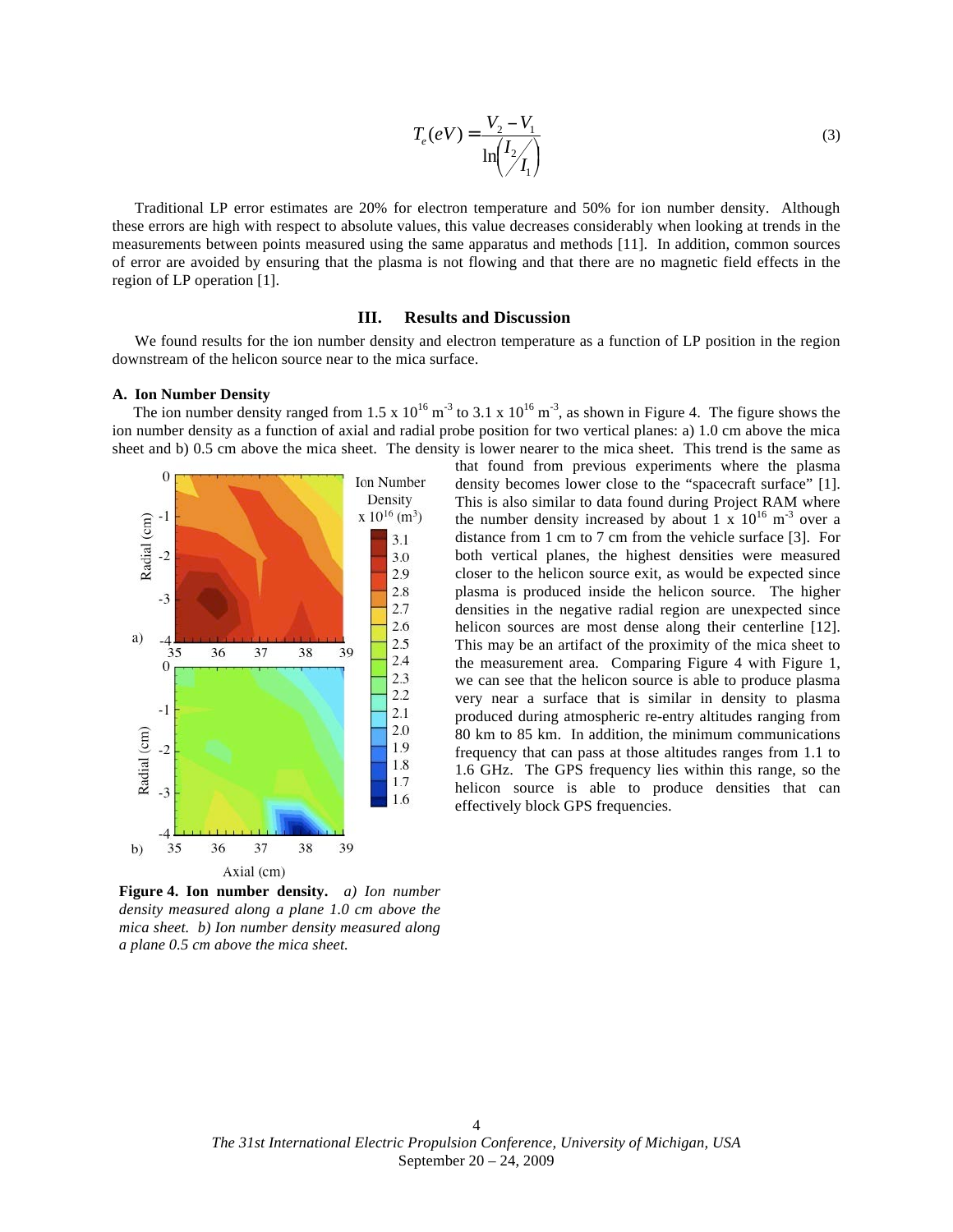#### **B. Electron Temperature**

The electron temperature ranged from 2.5 eV to 5 eV for the region of interest in these experiments. Figure 5 shows the electron temperature as a function of the axial and radial LP position for two vertical planes: a) 1.0 cm above the mica surface and b) 0.5 cm above the mica surface. These values are similar to what was expected based on previous experiments done inside and downstream of similar helicon sources [1, 13]. Although these temperatures are greater than those measured during the Project RAM experiments, the difference is acceptable since matching the number density is the primary concern of this research. Electron temperature was measured to verify that the downstream helicon source plasma was of a similar order of magnitude to that found during re-entry. The electron temperature is, in general, slightly lower closer to the mica sheet. This is expected since the higher temperature electrons will lose energy as they collide with the stationary mica sheet.

#### **IV. Conclusion**

We found that the ion number densities near a mica surface in the downstream region of a 15-cm-diameter helicon source range from 1.5 x  $10^{16}$  m<sup>-3</sup> to 3.1 x  $10^{16}$  m<sup>-3</sup>. These densities are similar to those found during atmospheric re-entry altitudes between 80 km and 85 km. Therefore, in the simulated re-entry plasma produced by the PEPL helicon source, communications with frequencies less than 1.1 GHz will be attenuated. Electron temperature was found to range from 2.5 eV to 5.0 eV. Although this is higher then the 0.5 eV to 1.0 eV measured during the Project RAM experiments, the values are of the same order of magnitude. This is important to ensure that the PEPL helicon source does not create plasma that is too energetic compared with what actually exists during

atmospheric re-entry. In conclusion, the PEPL helicon source can effectively create plasma with temperatures and plasma number densities similar to those found during the re-entry of a vehicle on a ballistic trajectory.

## **Acknowledgments**

The authors would like to thanks the Michigan Space Grant Consortium for their support in this research. Additional, support was provided by the NASA Constellation University Institutes Project*.*

## **References**

<sup>1</sup>Lemmer, K. M., Gallimore, A. D., and Smith, T. B., "Using a helicon source to simulate atmospheric re-entry plasma densities and temperatures in a laboratory setting,' *Plasma Sources Science and Technology*, Vol. 18, No. 2, 2009. doi: 10.1088/0963-0252/18/2/025019 <sup>2</sup>

 ${}^{2}$ Grantham, W. L., "Flight Results of a 25 000-foot-persecond Reentry Experiment using Microwave Reflectometers to Measure Plasma Electron Density and Standoff Distance," NASA Technical Note D-6062, 1970.

<sup>3</sup>Jones, W. L. J., and Cross, A. E., "Electrostatic Probe Measurements of Plasma Parameters for Two Reentry Flight Experiments at 25 000-feet-per-second," NASA Technical Note D-6617, 1972. <sup>4</sup>

Chen, F. F. *Introduction to Plasma Physics and Controlled Fusion,* Plenum Press, New York, 1984. doi: 10.1063/1.2814568

5 Lemmer, K. M., Gallimore, A. D., Smith, T. B., Nguyen,



**Figure 5. Electron Temperature.** *a) Electron Temperature measured along a plane 1.0 cm above the mica sheet. b) Electron Temperature measured along a plane 0.5 cm above the mica sheet.*

S., Morris, D., Davis, C., and Zagel, J. "Simulating Hypersonic Atmospheric Conditions in a Laboratory Setting Using a 15-cmdiameter Helicon Source," *Proceedings of the 16th IEEE International Pulsed Power and Plasma Science Conference*, IEEE, Albuquerque, NM, 2007.

<sup>6</sup>Lemmer, K. M., "Use of a Helicon Source for Development of a Re-Entry Blackout Amelioration System," Ph.D. Dissertation, Department of Aerospace Engineering, University of Michigan, Ann Arbor, MI, 2009. <sup>7</sup>

Laframboise, J. G., and Parker, L. W., "Probe Design for the Orbit-Limited Current Collection," *Physics of Fluids*, Vol. 6, No. 5, 1973, pp. 629-636.

doi: 10.1063/1.1694398

*The 31st International Electric Propulsion Conference, University of Michigan, USA* September 20 – 24, 2009